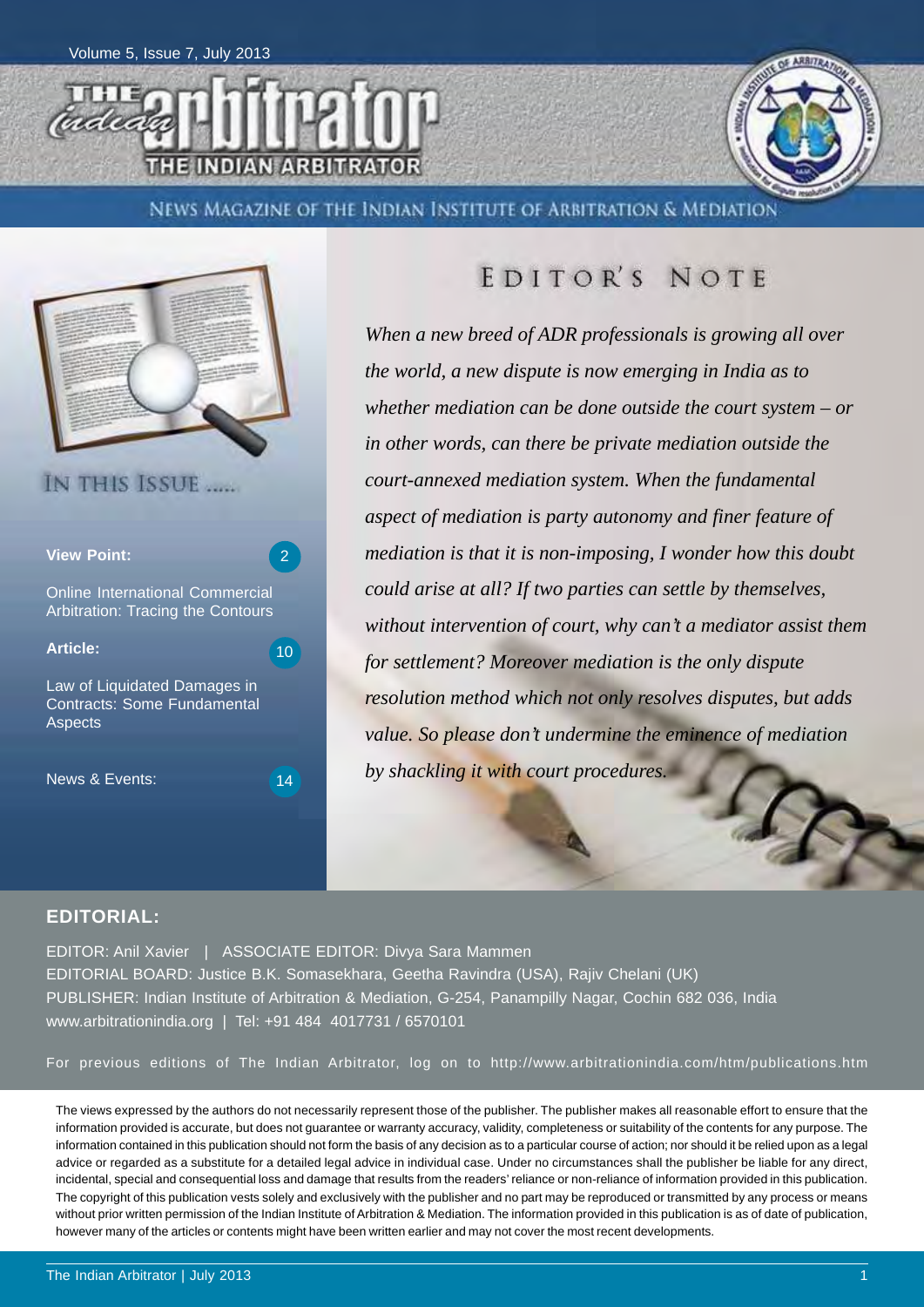# ONLINE INTERNATIONAL COMMERCIAL ARBITRATION: TRACING THE CONTOURS PANKTI VORA



*Online dispute resolution provides great frontiers for the expanding commerce being conducted over online forums. Such electronic commercial arbitration is in consonance with the robust growth of ecommerce in the past few decades and offers an array of advantages in terms of expediency, efficiency and time-bound dispute resolution. However owing to its peculiar nature of being conducted in a virtual medium, it faces major legal obstacles under the existing framework for international commercial arbitration. The author examines the contours of online commercial arbitration.*

AUTHOR: PANKTI VORA IS A 3RD YEAR LAW STUDENT OF THE W. B. NATIONAL UNIVERSITY OF JURIDICAL SCIENCES, KOLKATA, INDIA

#### **INTRODUCTION**

**T**he internet, since its inception, has emerged as a global phenomena propelling the new era into globalization and internationalization. Commercial disputes are no exception to colossal growth of the internet; and this has resulted in a number of contracts being concluded electronically.<sup>1</sup> This advent of the internet on international commerce has consequently created opportunities for dispute resolution in an online mechanism. This paper aims at assessing the legal issues that are posed by carrying out arbitration electronically- by online dispute resolution ('ODR').

ODR refers to *'the use of the internet technology, wholly or partially, as a medium to conduct proceedings in order to resolve commercial disputes by arbitration.'2* The author asserts that where as there are multifarious advantages of such a mechanism<sup>3</sup>, there are also varied legal obstacles that arise in resolving disputes online in light of the peculiarities of the internet. Some of the legal hurdles that online arbitration faces are: formal validity of arbitration agreement; questions relating to arbitrability of the dispute; the procedural framework in terms of due process; confidentiality and privacy; the

**<sup>(</sup>Footnotes)**

<sup>&</sup>lt;sup>1</sup> Eddie Hurter, Dispute Resolution in Cyber Space: A Futuristic View of *the Possibility of Online Intellectual Property and E-Commerce Arbitration*, 12 S. AFR. MERCANTILE L.J. 199 (2000)

<sup>2</sup> Haitham A. Haloush & Bashar H. Malkawi, *Internet Characteristics and Online Alternative Dispute Resolution,* 13 HARV. NEGOTIATION L. REV. 327 (2008)

<sup>3</sup> For a detailed discussion on the benefits of online international commercial arbitration, *See* Chinthaka Liyanage, *Online Arbitration compared to Offline Arbitration and the Reception of Online Consumer Arbitration: An Overview of the Literature,* 22 SRI LANKA J. INT'L LAW 173 (2010)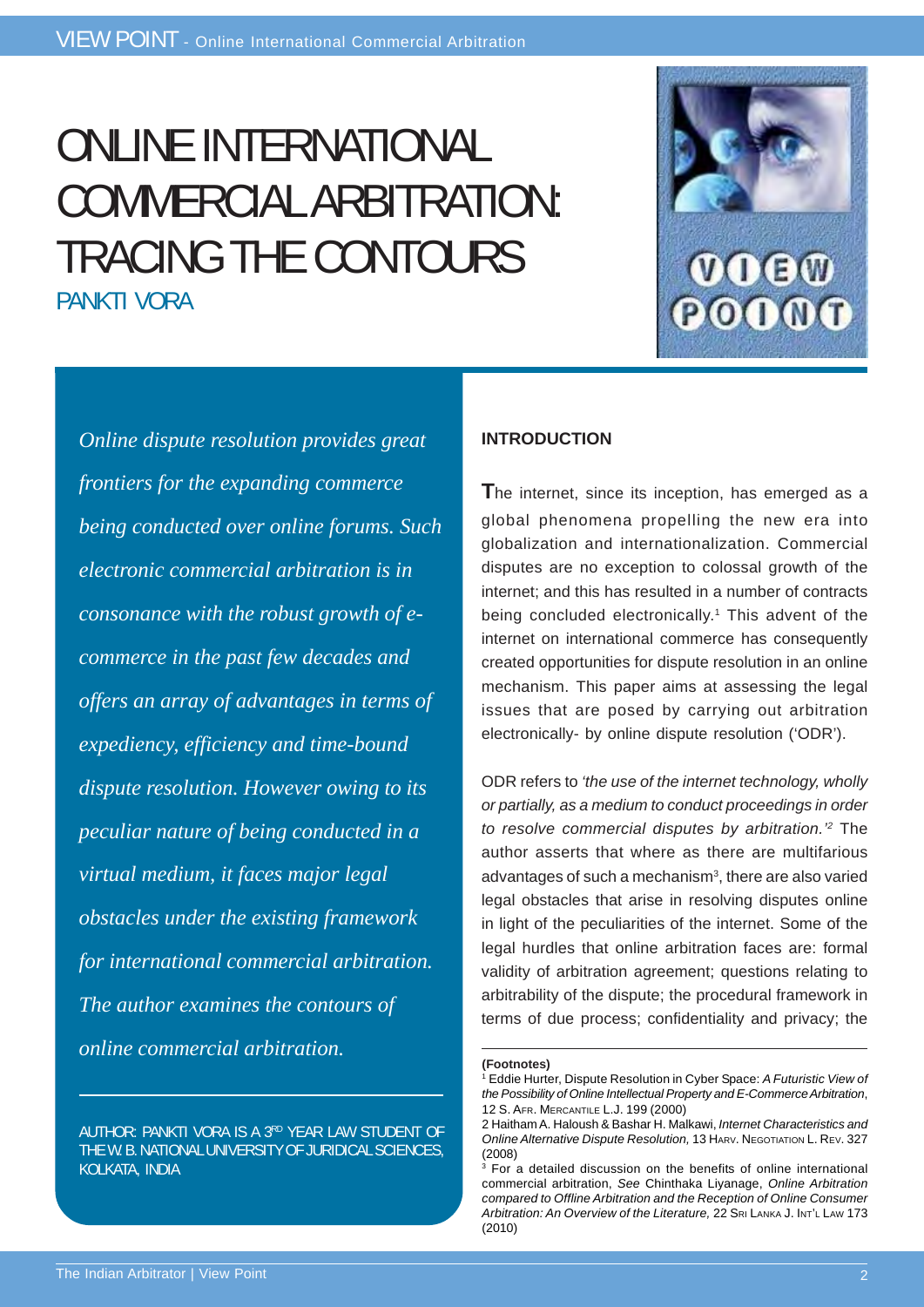quandary regarding seat of arbitration; problems relating to enforcement of the arbitral award, etc. The article aims to investigate the legal implications of online commercial arbitration relating to the two cornerstones of arbitration – the arbitration agreement and the seat of arbitration. Determination of these questions is primary and integral to any arbitration, and will be the focus of this paper.

#### **FORMAL VALIDITY OF THE ARBITRATION AGREEMENT**

An arbitration agreement between parties is the foundation stone of international commercial arbitration.4 An essential norm of formal validity of this agreement is that it must be 'in writing' and 'signed by the parties'. With online dispute resolution, a fundamental question to be addressed is whether an electronic agreement is sufficient to invoke its existence and validity within the current arbitration framework.

#### **A. AGREEMENT 'IN WRITING'**

The principle of a written arbitration agreement is considered to be a uniform rule, prevailing over municipal law and international instruments.<sup>5</sup> This principle is reflected in Article-II of the New York Convention<sup>6</sup> ('NYC') which mandates an 'arbitration agreement in writing' and further clarifies that: "*an agreement in writing shall include an arbitral clause in a contract or an arbitration agreement, signed by the parties or contained in an exchange of letters or* telegrams".<sup>7</sup> Article-7 of the UNCITRAL Model Law, 1985<sup>8</sup> ('Model Law')<sup>9</sup> stipulates a similar requirement; however adopting a broader notion of the concept of 'writing'.10 Let us now examine whether such a requirement can be reconciled with the peculiarities of an agreement concluded online.

#### **(Footnotes)**

4 ALAN REDFERN & MARTIN HUNTER, LAW AND PRACTICE OF INTERNATIONAL COMMERCIAL ARBITRATION 5-6 (2004)

- 5 A.J. VAN DEN BERG, THE NEW YORK ARBITRATION CONVENTION OF 1958, 173 (1980)
- 6 U.N. Convention on the Recognition and Enforcement of Foreign Arbitral Awards, New York, June 10, 1958, 330 U.N.T.S. 3
- 7 Article II (2) of the New York Convention, 1958

8 UNCITRAL Model Law on International Commercial Arbitration, Report of the U.N. Commission on International Trade Law on the Work of its Eighteenth Session, 40 U.N. GAOR, Supp. No. 17, U.N. Doc. A/40/17, Ann. 1 ( 21 June, 1985)

<sup>9</sup> It must be noted here that even though the Model Law on International Commercial Arbitration has been amended by the United Nations Commission on International Trade Law on 7 July, 2006; this article will primarily focus on the original 1985 Model Law since most domestic legislations are structured upon and follow this instrument, and most countries have not yet adopted the amendments made to the Model Laws in 2006

<sup>10</sup> Here, an agreement in writing is to be "contained in a document signed by the parties or in an exchange of letters, telex, telegrams or other means of *telecommunication which provides a record of the agreement"*



### **BECOME A MEMBER OF IIAM**

Empower yourself with the techniques of Alternative Dispute Resolution. Apart from being elected to the Governing Council, also become part of Expert Committees and Users Committees to give expert advice / opinions to the Governing Council on the improvement of ADR in India.

Your association will provide the necessary inspiration for the endeavours of IIAM.

Choose from the different category of memberships. For details. see: www.arbitrationindia.com/htm/membership.htm or mail to dir@arbitrationindia.com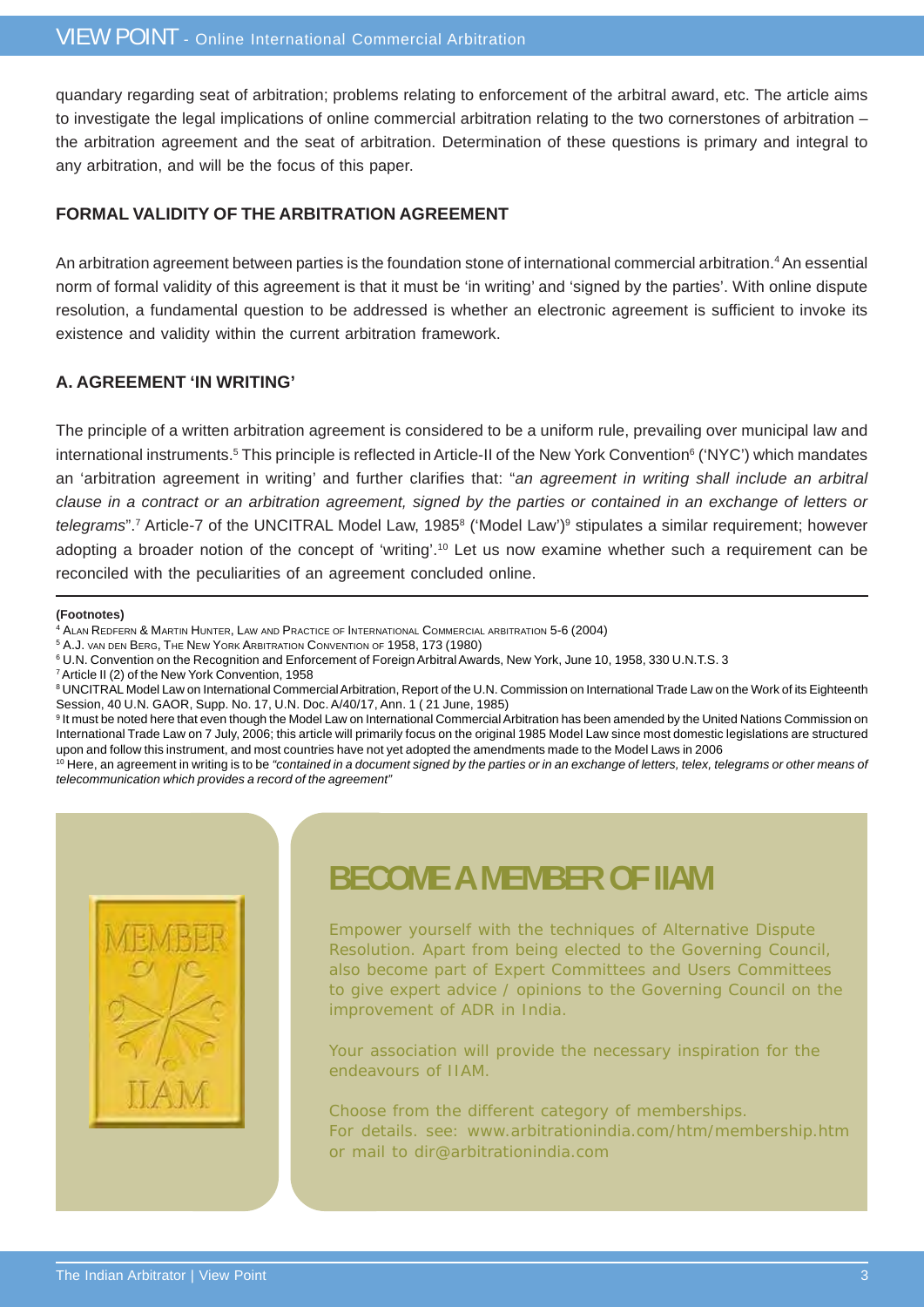#### **The rationale for 'written form' requirement**

In order to analyze whether electronic communications would satisfy formal requirements, a preliminary inquiry into the very purpose of such requirement is necessary. The main rationale is the need for authentication from the parties of an intention to consent to arbitration.<sup>11</sup> Hence, the arbitration agreement is a fundamental expression of justice<sup>12</sup> and proof of legitimacy of initial consent of parties<sup>13</sup>. The author contends that electronic agreements as well are capable of illustrating consent and intention of parties as an arbitration offer is included in a virtual adhesion contract and the user's acceptance of this contract is expressed by clicking on an 'icon' for such (in the case of click-wrap contracts) or by communication of such over e-mails.14 Hence, the author asserts that with the emergence of technology, modern means of communication are as capable of evidencing consent as written documents.

The sanctity of written requirements is further heightened in the fact that an agreement to arbitrate is a waiver of the fundamental right to national courts and judicial remedies.15 Hence, written proof is necessary to show the severity of the waiver by parties. This argument is defeated in light of contemporary practice where arbitration is extremely common mode of dispute-resolution and is no longer considered to be any such exceptional waiver.16 In these circumstances the author calls for the requirements of formal validity to cope with the developing commercial practice17 and recognize online arbitration agreements.

#### **An Argument of Functional Equivalence**

Many scholars<sup>18</sup> have opined that an exchange of e-mails could be equated with an exchange of telegrams or telex for the purposes of its relevance in international commercial arbitration. The main function of a documentary agreement is to provide record – a tangible form of evidence of the agreement. Adopting proper operating procedures and technical means (such as back-up methods and recorded compact disks), an e-mail can provide as reliable a record as any physical letters.19 Hence, in our global information society with frequent use of technology to conduct businesses and communication, the essential features of electronic documents are functionally equivalent to paper documents.<sup>20</sup> The only differences between documentary evidence and electronic agreements are technical<sup>21</sup> and a functional interpretation of the writing requirement will lead to acceptance of electronically concluded agreements.<sup>22</sup>

#### **A case for purposive interpretation of 'writing' provision**

In light of the above developments we see that although domestic statutes and international conventions stipulate a strict formal requirement of 'writing', the purpose of such a mandate is equally fulfilled by electronic agreements. Hence, scholars have called for interpreting Article-II of the NYC keeping in mind the purpose of that provision, the state of technology at the time, and the contemporary developments of electronic telecommunication.<sup>23</sup> It must be taken into account that at time of drafting the NYC or Model Laws, one could not foresee the possibility of electronic arbitration agreements. Hence, scholars have encouraged a teleological interpretation of these provisions such

#### **(Footnotes)**

14 Sami Kallel, *Online Arbitration,* 25(3) J. INT'L ARB. 345 (2008)

<sup>&</sup>lt;sup>11</sup> Hong- Lin Yu & Motassem Nasir, *Can Online Arbitration Exist Within the Traditional Arbitration Framework? 20(5) J. Int't Are, 455 (2003) at p. 457* 12 Mohamed Wahab, *The Global Information Society and Online Dispute resolution: A New Dawn for Dispute Resolution, 21(2) J. Int'L Ars. 143 (2004)* at p. 154

<sup>&</sup>lt;sup>13</sup> Toby Landau, *The Requirement of a Written Form for an Arbitration Agreement when "Written" means "Oral" in INTERNATIONAL COMMERCIAL ARBITRATION:* IMPORTANT CONTEMPORARY QUESTIONS 19 (Abert Jan van den Berg Ed., 2008); Gabrieala Kubicova, *Electronic Form of Arbitration Agreement* (2009). Available online at: www.etd.ceu.hu/2009/kubicova\_gabriela.pdf (Last Visited on 9<sup>th</sup> September, 2012)

<sup>15</sup> For example *See*, ILC, *Draft on Arbitral Procedure Prepared by the International Law Commission at its Fourth Session*, 1952, UN Doc. A/CN.4/59, II Y.B. I.L.C. 60, Art. 1, comment 2 (1952); *See*, *e.g.*, *Judgment of 7 February 1984, Tradax Export SA v. Amoco Iran Oil Co*., XI Y.B. Comm. Arb. 532, 535 (Swiss Federal Tribunal) (1986).

<sup>16</sup> GARY B. BORN, INTERNATIONAL COMMERCIAL ARBITRATION 585 (2009)

<sup>17</sup> *See generally* Neil Kaplan Q.C., *Is the Need for Writing as expressed in the New York Convention and the Model Law out of step with Commercial Practice ,* 5 ASIA PAC. L. REV. 1 (1996-1997)

<sup>18</sup> Jasna Arsic, *International Commercial Arbitration on the Internet: Has the Future Come Too Early?*' 14(3) J. INT'L ARB. 209-221 (1997); Richard Hill, *On-line Arbitration: Issues and Solutions,* 15(2) J. INT'L ARB 199-207 (1997)

<sup>&</sup>lt;sup>19</sup> Richard Alan Horning, 'Has HAL Signed a Contract: The Statute of Frauds in Cyberspace' 12 SANTA CLARA COMP. & HIGH TECH. L. J. 290 (1996)

<sup>20</sup> Mohamed Wahab, *supra* note 12.

<sup>21</sup> Richard Hill, *supra* note 18

<sup>22</sup>Arnold Vahrenwald, *Out-of-Court Dispute Settlement Systems for E-Commerce, Report on Legal Issues: Part III—Types of Out-of-Court Dispute Settlement* 17 (2000), Available at www.vahrenwald.com/doc/part3.pdf (Last Visited on 30 August, 2012) 23 Jasna Arsic, *supra* note 18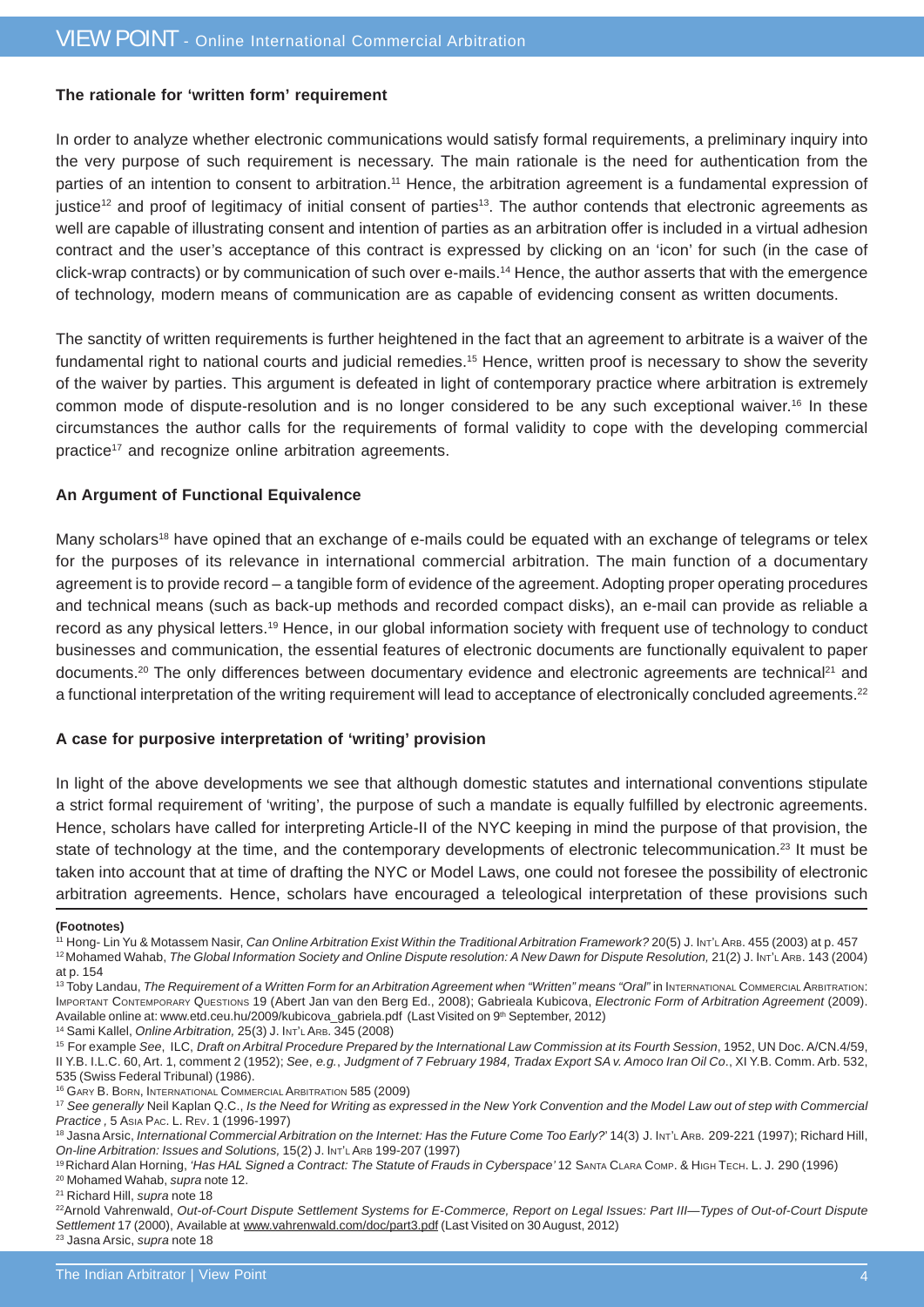that telex, fax and electronic means to be included within 'telegram' since they are functionally equivalent.<sup>24</sup> In fact, such interpretation has found widespread support<sup>25</sup> and is even reflected in the Model Law on Electronic Commerce.

Here, the author would like to draw attention to Article-31 of United Nations Convention on Law of Treaties, which codifies the 'general rule on interpretation' to be in accordance with object and purpose of the treaty.<sup>26</sup> Article-31(3) stipulates interpretation of treaties in light of context, along with *'any subsequent practice in the application of the treaty which establishes the agreement of the parties regarding its interpretation.'* Hence, in light of subsequent provisions of Model Law, UNCITRAL Model Law on Electronic Commerce<sup>27</sup>, European Convention on International Commercial Arbitration<sup>28</sup> and later developments in technology, purposive interpretation must be given so that online agreements satisfy formal validity. This method on interpretation of the formal requirements coded in contemporary conventions can extend the scope of validity to agreements concluded online.

#### **International Practice and Later Developments in the Law**

Various recent statutes, case laws as well as international developments have evidenced attenuation in the strict requirement of writing of arbitration agreement. While it would be exhaustive to analyze the progress of each jurisdiction, the author will explicate certain examples of states admitting alternative forms of writing.29 The U.K Arbitration Act in Section-5 gives an expanded meaning of agreement in writing so as to embrace electronic agreements. Further, the German Arbitration Act, 1998 includes in the definition of agreement in writing *"exchange of letters, telexes, telegrams or other means of telecommunication which provide a record of the agreement".* Other

#### **(Footnotes)**

25 Michael E. Schneider & Christopher Kuner, *Dispute resolution in International Electronic Commerce,* 14(3) J. INT'L ARB. 5-37 (1997); R.P. Alford, *'The Virtual World and the Arbitration World'* in 18(4) J. INT'L ARB. 449 (2001).

27 G.A. Res. 51/162, 51 U.N. GAOR, Supp. No. 49, Ann., at 336, U.N. Doc. A/51/49 (Vol. I) (December 16, 1996, as amended in 1998). Art. 6(1) states, "*Where the law requires information to be in writing, that requirement is met by a data message if the information contained therein is accessible so as to be usable for subsequent reference*."

28 Entered into force, January 1, 1964

29 Haitham A. Haloush, *The Authenticity of Online Alternative Dispute Resolution Proceedinds,* 25(3) ARB. INT'L 355 (2008) at p. 358

## INTERESTED TO CONTRIBUTE ARTICLES ?

We would like to have your contributions. Articles should be in English. Please take care that quotations, references and footnotes are accurate and complete. Submissions may be made to the Journals Division, Indian Institute of Arbitration & Mediation, G-254, Panampilly Nagar, Cochin - 682 036 or editor@arbitrationindia.com.

Publication of the Article will be the discretion of IIAM and submissions made indicates that the publish the copyrighted material to the publisher of the IIAM Journal.

> I'm not upset that you lied to me, I'm upset that from now on I can't believe you. ~Friedrich Nietzsche~

<sup>24</sup> Alejandro Lopez Ortiz, *Arbitration and IT,* 21(3) ARB. INT'L 343-360 (2005)

<sup>&</sup>lt;sup>26</sup> Article 31(1) of the Convention: "A treaty shall be interpreted in good faith in accordance with the ordinary meaning to be given to the terms of the treaty *in their context and in the light of its object and purpose. …"*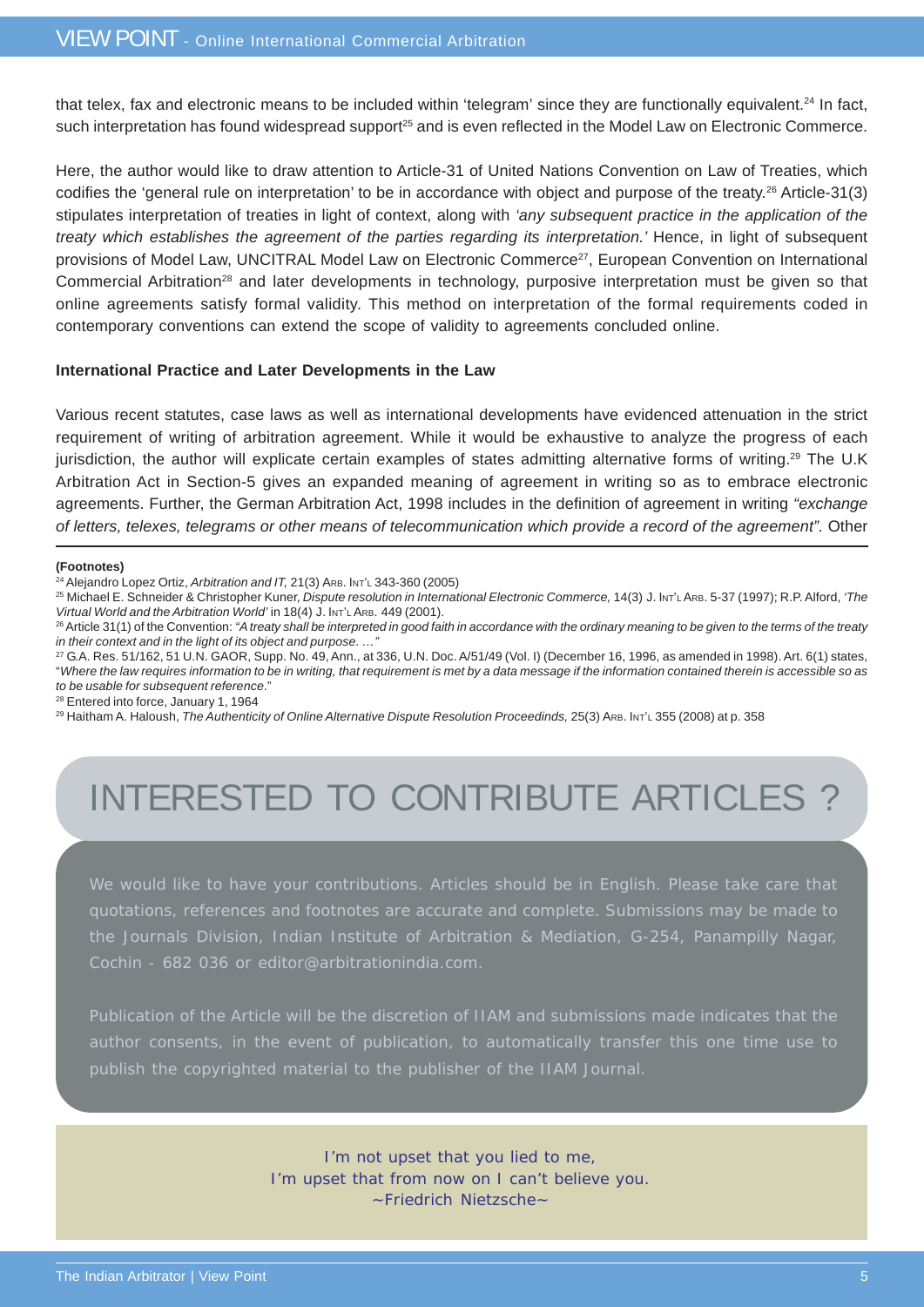states with liberalized formal requirements in their statutes include Spain<sup>30</sup>, Denmark<sup>31</sup>, Norway<sup>32</sup> etc. In fact, enforcement of the E-Commerce Directive<sup>33</sup> throughout the European Union obligates Member States to afford legal recognition to e-contracts.34 Moreover a large number of judicial decisions in various jurisdictions have upheld any exchange of communications that form a record as valid agreements.<sup>35</sup>

At the international level, various instruments have embodied alternative forms of the formal requirements. The UNCITRAL Model Law on Electronic Commerce, 1996 requires the written format, however expands the requirement to include *"data message if the information contained is accessible to be usable for subsequent reference".36* Hence, although there is a stipulation for formal requirement, the underlying principle is the intention of parties to arbitrate and any record of such would serve such a purpose.<sup>37</sup> The 2006 Revisions of the UNCITRAL Model Law are significant in this respect. Article-7 provides national arbitrators with two options – Option 1 is largely based on the requirement of writing as expressed in Model Law on Electronic Commerce. However, Option 2 is revolutionary as it completely 'resigns' from the form requirements, and poses a model for radical shifts in arbitration agreements for the future. Hence we see that international practice acceptance of agreements by electronic transmission as long as they are substantively valid.

#### **B. UNCERTAINTY REGARDING ENFORCEMENT**

We see above that an expansive interpretation of formal requirements in light of developments in electronic commerce is logical, necessary and has in fact garnered international consensus. However, it is imperative to note that enforcement of an online agreement to arbitrate is greatly dependant on the attitude of a particular state towards interpretation of the 'requirement of writing'38. For example, there are still certain ill-considered national court decisions that conclude arbitration clauses contained in e-mails to be invalid<sup>39</sup> and certain jurisdictions that still adhere to strict written requirements in their national laws.<sup>40</sup> Since the validity of electronic agreements is based upon liberal interpretation rather than it being codified within the treaty itself, one cannot ignore the possibility that courts may strike the agreement down as invalid. On the basis of this discrepancy and uncertainty as to validity of the agreement and consequent obstacles in enforcement of the arbitral award, some scholars have proposed the NYC to be adapted to accommodate electronic communications.<sup>41</sup>

#### **SEAT OF ARBITRATION**

ODR, by its nature only has a 'virtual' presence<sup>42</sup>, as most (and sometimes all) proceedings are conducted by electronic means. The agreement to arbitrate may be concluded by e-mails, the arbitrators may hear proceedings and admit evidence online and also the award of the arbitration can be made electronically. An obvious impediment as to determination of the '*situs'* of arbitration arises.

34 Article 9(1) of the Directive dictates such*- "Member states shall ensure that their legal system allows contracts to be concluded by electronic means. Member states shall in particular ensure that the legal requirements applicable to contractual process neither create obstacles for the use of electronic contracts nor result in such contracts being deprived of legal effectiveness and validity on account of being made by electronic means"*

**<sup>(</sup>Footnotes)**

<sup>30</sup> The Spanish Arbitration Act of 2003 presents a modern legislative approach as it explicitly incorporates the conclusion of arbitration agreements by electronic means.

<sup>31</sup> Chapter 2 of the Danish Arbitration Act, 2005 (Act No. 553 of 24 June, 2005) does away with the requirement of writing completely.

<sup>32</sup> Section 9-10 of the Norwegian Arbitration Act of 2004 (14 May, 2004) omits any formal requirements and hence does not exclude arbitration agreements concluded by electronic transmission.

<sup>33</sup> Directive of the European Parliament and Council 2000/31/EC, Certain Legal Aspects of Information Society Services, in Particular Electronic Commerce, in the Internal Market, 2000 O.J. (L 178).

<sup>35</sup> *For* example, *Judgment of 4 September 2003*, XXX Y.B. Comm. Arb. 528 (Oberlandesgericht Celle) (2005); *Judgment of 12 December 2002*, XXIX Y.B. Comm. Arb. 761 (Bavarian Oberstes Landesgericht) (2004); *Judgment of 30 July 1998*, XXV Y.B. Comm. Arb. 714 (Hanseatisches Oberlandesgericht Hamburg) (2000); *Judgment of 12 January 1989*, XV Y.B. Comm. Arb. 509 (Swiss Federal Tribunal) (1990); *Judgment of 5 November 1985*, *Tracomin SA v. Sudan Oil Seeds Co.*, XII Y.B. Comm. Arb. 511 (Swiss Federal Tribunal) (1987); *Chloe Z Fishing Co. v. Odyssey Re (London) Ltd*, 109 F.Supp.2d 1236 (S.D. Cal. 2000) as cited in GARY B. BORN, *supra* note 16

<sup>36</sup> Article 6 (1) of the UNCITRAL Model Law on Electronic Commerce, 1996

<sup>37</sup> Slamovir Halla, Arbitration Going Online- New Challenges in 21<sup>st</sup> century, 5 MASARYK U. J.L. & TECH. 215 (2011) at p. 223

<sup>38</sup> Jana Herboczkova, Certain Aspects of Online Arbitration, SBORNÍK KONFERENCE DNY PRÁVA (2008). Available Online At: http://www.law.muni.cz/sborniky/ dp08/files/pdf/mezinaro/herboczkova.pdf (Last Visited on 8th September, 2012)

<sup>39</sup> *Judgment of 16 August 1999*, XXVII Y.B. Comm. Arb. 519, 521 (Hålogaland Court of Appeal) (2002) as discussed in GARY B. BORN, *supra* note 16 at p. 596

<sup>40</sup> Such as Romania and Libya as discussed in Gabrieala Kubicova, *supra* note 13

<sup>41</sup> M. H. M. Schellekens, *Online Arbitration and E-Commerce,* 9 ELEC. COMM'N L. REV. 113(2002) at p. 121

<sup>42</sup> Tiffany Lanier, Where on Earth does Cyber-Arbitration Occur?: International Review of Arbitral Awards Rendered Online, 7 ILSA J Int'L & Comp L. 1 (2000)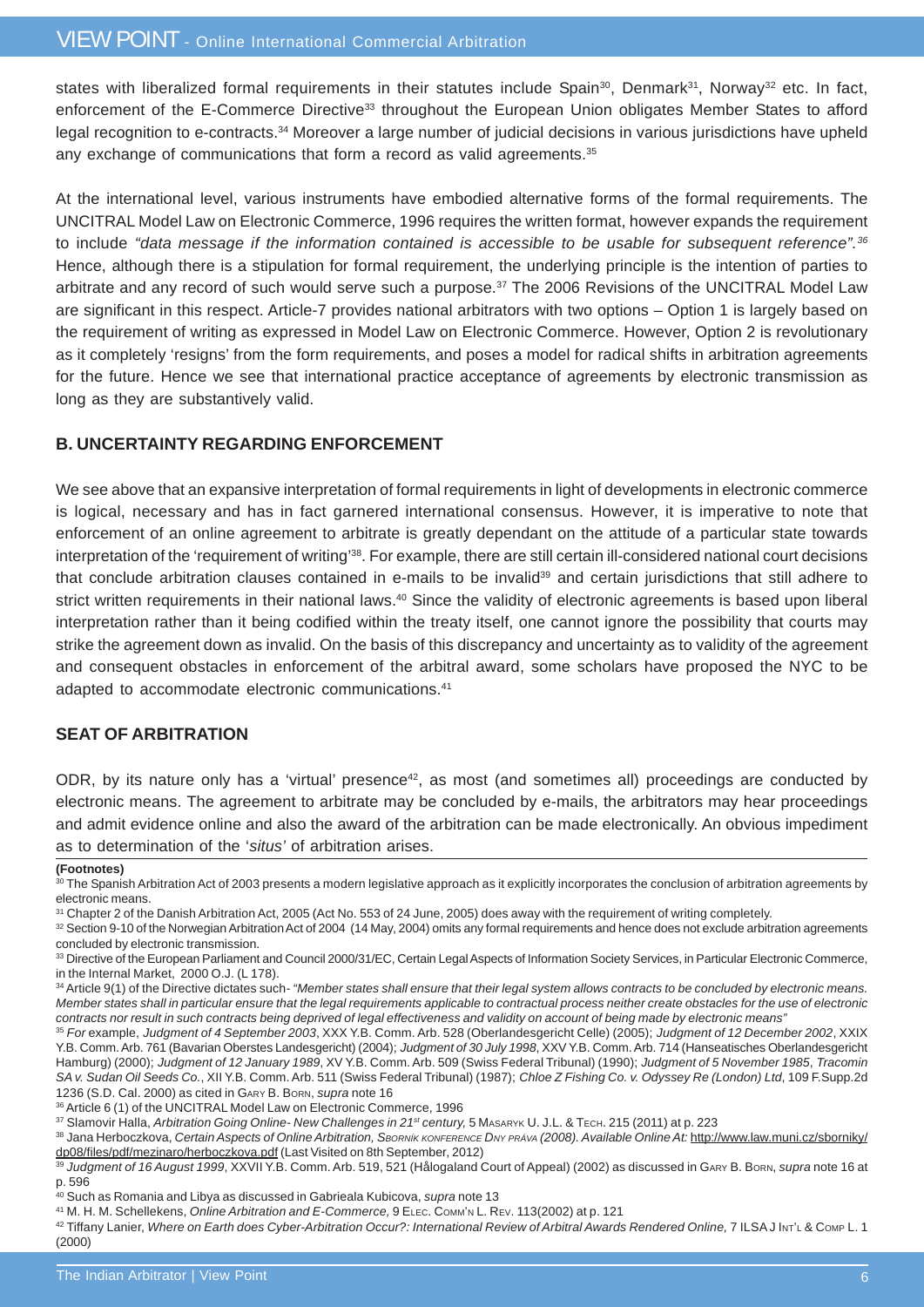#### **A. LEGAL SIGNIFICANCE OF 'SEAT' OF ARBITRATION**

To examine the legal problems associated with seat, it is important to understand the legal implications of 'seat of arbitration'. The *situs* of arbitration is simply where the arbitration takes place – In legal significance its 'juridical domicile.'43 While it is well-settled by convention that all arbitration agreements have a seat, the legal implications of such are considerably complicated as contemporary international conventions do not explicate its significance.44 However, by inference from conventions and writings by scholars the author finds multifarious purpose for the seat.

The place of arbitration is the geographic link that defines it subjection to a particular jurisdiction.<sup>45</sup> The most pivotal and crucial role of 'place' is to determine which courts shall have jurisdiction to intervene in the arbitration proceedings and to set aside the arbitration award. Hence the 'place' determines the extent of support and intervention by state courts.46 Further, in many cases fail to agree as to law applicable to the arbitral procedure. In such cases, the seat determines the supplementary procedural rules that are to be followed, it stipulates the '*lex loci arbitri'*. Hence, it is often remarked that the role of place is vital in supporting the arbitration and can in fact change '*the very outcome of the case.'47*

#### **B. PROBLEM OF 'SEAT' IN ONLINE ARBITRATION**

The problems that arise regarding the seat of arbitration in ODR are twofold in the opinion of the author. The first concern raised by some citing the *Hiscox Case48,49* is that ODR may face problems as the proceedings may not occur in geographic territory of the seat.50 However, this concern does not hold water since practice shows that the place of arbitration in geographic sense (where the stages of arbitration actually take place) is to be differentiated from the legal notion of seat (the place that legally establishes a link between the arbitration and national law system).<sup>51</sup> It is well-established that *situs* of arbitration is a mere legal fiction.<sup>52</sup>

#### **(Footnotes)**

- 45 Alejandro Lopez Ortiz, *supra* note 24
- 46 Slamovir Halla, *supra* note 37
- 47 Tiffany Lanier, *supra* note 42
- <sup>48</sup> *Hiscoz V. Outhwaite* [1991] 3 W.L.R. 297
- 49 In this primarily the court held that the seat of arbitration was at the place where the award is signed which determines where the award is 'made'. For
- a criticism of this verdict *see* Fraiser P. Davidson, *Where is An Arbitral Award Made?: Hiscox V. Outhwaite* 14(3) I.C.L.Q 637 (1992)
- 50 Richard Hill, The Internet, Electronic Commerce and Dispute Resolution: Comments, 14(4) J. INT'L ARB. 103 (1997)
- 51 Fillip De Ly, The Place of Arbitration in the Conflict of Laws of International Commercial Arbitration: An Exercise in Arbitration Planning, 12 Nw J. In't L. & BUS. 48 (1991-1992) at p. 54
- 52 Jasna Arsic, *supra* note 18

| $\alpha \rightarrow$<br>$Z \geq \alpha$<br>$\overline{\vdash}$ $\overline{\blacksquare}$ $\overline{\bigcirc}$<br>$O_{\Delta T}$ | With a view to promote and support students in developing the qualities of<br>legal research and presentation, IIAM is providing opportunity to law students<br>to publish original, innovative and thought provoking articles on arbitration,<br>mediation, conciliation, dispute resolution and similar topics and critiques<br>on judgments relating to the same topics. Selected articles will be published |
|----------------------------------------------------------------------------------------------------------------------------------|-----------------------------------------------------------------------------------------------------------------------------------------------------------------------------------------------------------------------------------------------------------------------------------------------------------------------------------------------------------------------------------------------------------------|
| $\sum_{0}^{5}$                                                                                                                   |                                                                                                                                                                                                                                                                                                                                                                                                                 |
| $\Delta$ $\omega$ $\Delta$                                                                                                       | in the "Indian Arbitrator". From amongst the submitted articles, every year<br>one student author will receive the "Best Young Author" certificate from IIAM.                                                                                                                                                                                                                                                   |

<sup>43</sup> GARY B. BORN, *supra* note 16 at p. 1250

<sup>44</sup> Adam Samuel, *The Effect of the Place of Arbitration on the Enforcement of the Agreement to Arbitrate*, 8(3) Ars. INT'L 257 (1992)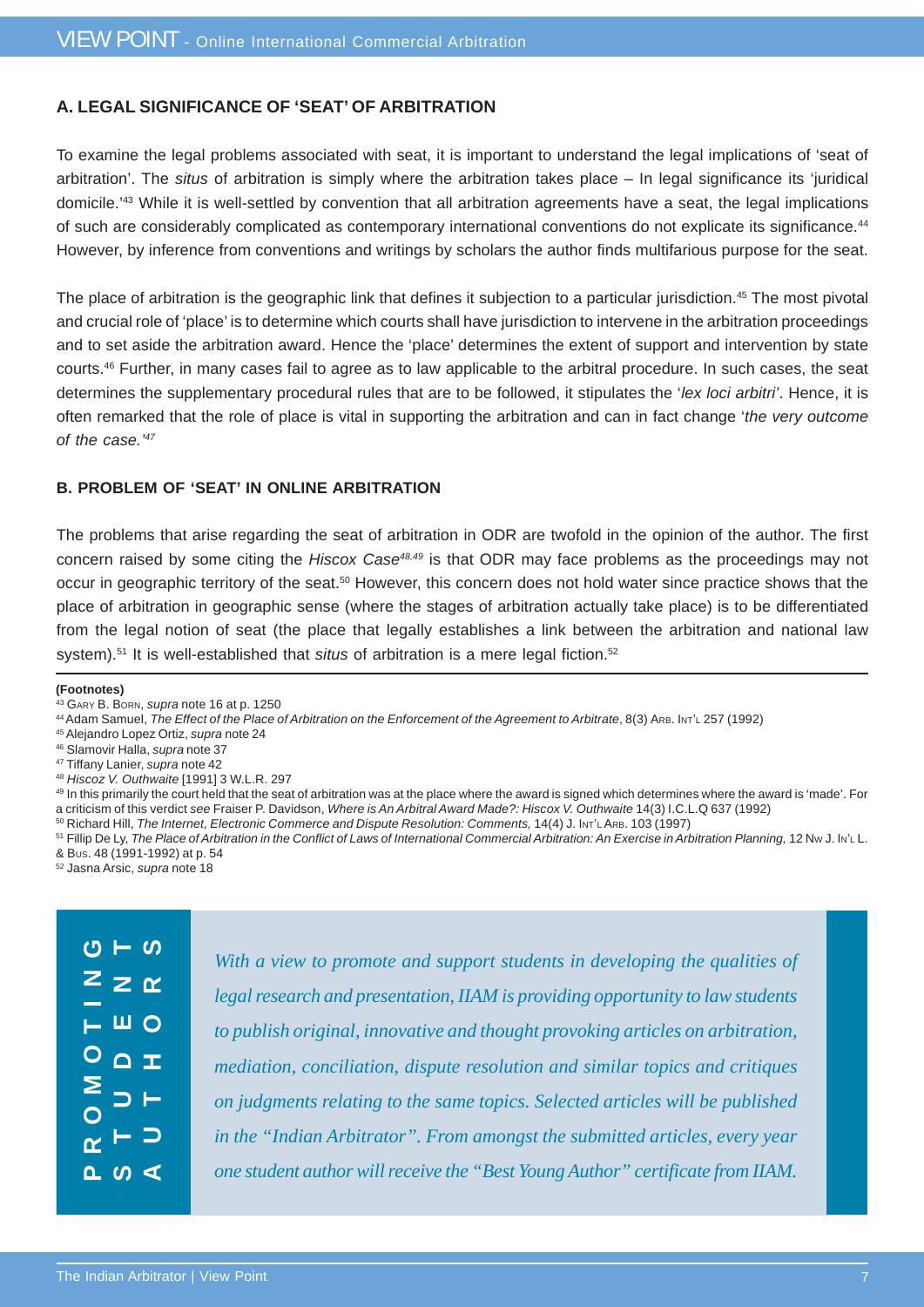The more fundamental and obvious problem in relation to seat is that even given that it may be a legal fiction, it is extremely difficult to lay down a rational basis to determine seat given the nature of internet. The concept of seat, analogous to the entire arbitration process, is hinged on party autonomy and hence parties are free to choose the place of arbitration.53 However in case of failure of parties to do so, the arbitrators are supposed to decide such keeping in mind various legal concerns.54 An elemental predicament arises here as the nature of the internet is such that data travels across countries and jurisdictions, and hence there is no singular identifiable seat. The arbitration is essentially virtual and not constricted to a particular physical location. Hence there is ambiguity as to the very basis for selection of the 'seat' by arbitral tribunal.

#### **C. POSSIBLE MECHANISMS TO DETERMINE SEAT**

In light of the ambiguity highlighted above, scholars have suggested that 'traditional' standards must be utilized for determining seats in order to reduce risk of courts rejecting the seat that is chosen.55

One of the traditional solutions is *lex loci arbitri,* i.e. to determine the seat in accordance with the location of the arbitrator.<sup>56</sup> However, this solution is fraught with vagueness as the arbitrator may be present at different locations during different stages of the proceedings. Further, in many cases there may be more than one arbitrator; hence espousal of this solution is limited to few instances. Some scholars suggest that place of arbitration must be determined by the geographic location of the server through which the arbitration is taking place.<sup>57</sup> This mechanism also falls foul on occasions since sometimes motile servers may be used for a single arbitration proceeding. Furthermore, different parts of different servers may be utilized, even if the "network provider" is common. Therefore, there are established drawbacks of this method.58 A reliable solution could be found in establishing the place where e-mails of the arbitrators are sent or collected.59

The author asserts here that application of any of these methods undermines the principle of legal certainty as the Internet is technically completely independent of geographical constraints. The Internet has peculiar characteristics and determination of the way data travels on the internet is indecisive and subject to change. Hence, author is in skepticism of determination of the place based on the traditional rules as it could lead to arbitrary results. Legal rules cannot be based on uncertainties and consequently there exists no support of the law to ascertain the *situs* of arbitration in the event of failure of parties to do so.

#### **D. THE THEORY OF DELOCALIZATION**

Our discussion above regarding the method of determination of seat proceeds on one fundamental assumption – that every arbitration proceeding must have a *situs* or a juridical seat. Hence, the underlying principle is that international arbitration is inexorably linked to a particular national law.60 This is essentially the 'territorial' or 'jurisdiction' theory that proposes that a national framework of law has necessary legal significance over international arbitration, and therefore the procedural laws of that State are inevitably binding on the arbitration.<sup>61</sup>

The theory of delocalization of arbitration challenges the very foundations of the theory of territoriality – it disregards the restrictions placed on arbitration by the mandatory procedural norms of the forum, hence propelling the arbitration to 'float' such that it is detached from the country of origin.<sup>62</sup> The past few decades have witnessed vigorous international debates for and against delocalization. However, what is relevant for our purpose here is the legal implications of this theory against a background of electronic means of arbitration.

**(Footnotes)**

<sup>53</sup> ALAN REDFERN & MARTIN HUNTER, *Supra* note 4

<sup>&</sup>lt;sup>54</sup> The arbitral tribunal decides the 'seat' with regard to concerns such as conflict of laws, neutrality, convenience, and after hearing the arguments of the parties.

<sup>55</sup> M. H. M. Schellekens, *supra* note 41at p. 123

<sup>56</sup> Jasna Arsic, *supra* note 18

<sup>57</sup> M. H. M. Schellekens, *supra* note 41at p. 122

<sup>58</sup> Jasna Arsic, *supra* note 18

<sup>59</sup> Arnold Vahrenwald, *Out-of-Court Dispute Settlement Systems for E-Commerce, Report on Legal Issues: Part IV—Arbitration*, *Out-of-Court Dispute* Settlement Systems for E-Commerce (2000) Available online at: <www.vahrenwald.com/doc/part4.pdf> Last Visited on 26<sup>th</sup> August, 2012 60 William W. Park, *The Lex Loci Arbitri and International Commercial Arbitration*, 32 I.C.L.Q. 2 (1983)

<sup>61</sup> One of the first proponents of this theory is F.A.Mann. *See* F.A. Mann, *England Rejects 'Delocalized' Contracts and Arbitration*, 33 I.C.L.Q. 193 (1984). 62 Jan Paulsson, *Delocalization of International Commercial Arbitration: When and Why it Matters*, 32 I.C.L.Q. 53- 61 (1983)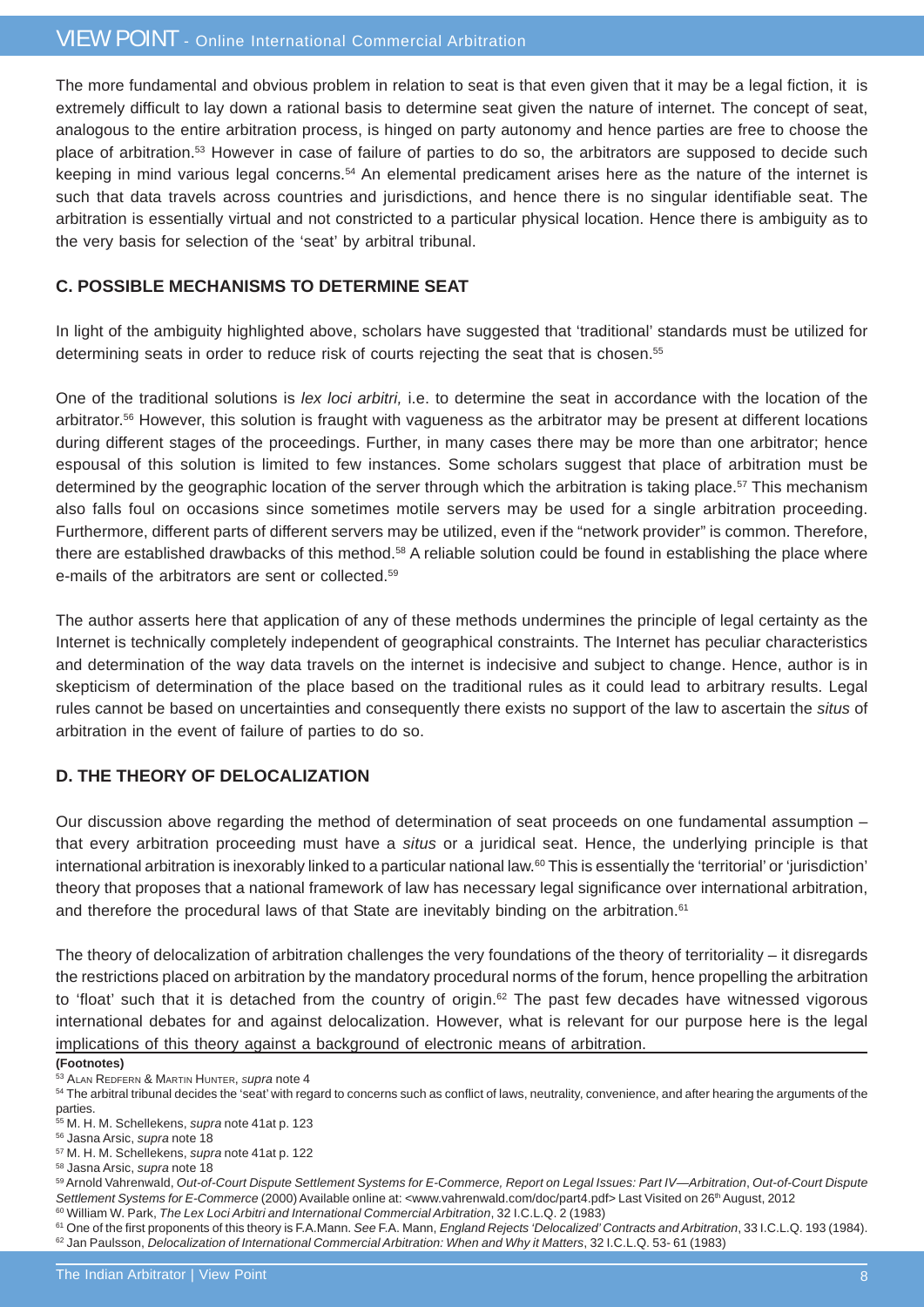#### VIEW POINT - Online International Commercial Arbitration

The model of delocalization that the author is in support of is where the parties have *'the power to stipulate that the law giving binding effect to the proceedings is not the law of the place of arbitration.<sup>'63</sup> Hence, essentially the* proceedings of the arbitration are detached from the seat or *situs* of arbitration. However, the award passed out of such arbitration is open to scrutiny and subject to the laws of the courts where the award is to be enforced.<sup>64</sup> This mechanism of arbitration does not completely exclude the municipal law – it merely reduces the interference of courts of seat of arbitration while grating supervision and power to deny recognition in the country where enforcement of the award is made.<sup>65</sup>

Here, the author argues that this model of delocalization is the panacea to the legal obstacles posed by online arbitration. Since the *seat* of arbitration has no major legal consequences, the grave hurdle of determination of this seat given the peculiarities of online transactions is overcome. At the same time, the vital interests of *situs* are safeguarded, as the courts enforcing the award have the authority to refuse recognition and enforcement if the arbitration violates integral principles of procedural fairness or contravenes public policy.66 In the opinion of the author, in light of the expanding bulk of commerce on the internet, universal adoption of such delocalization shall boost effectual dispute resolution.

#### **CONCLUSION**

The law, in consonance with dynamic and ever-changing society, must cater to and cope with the developments taking place in the contemporary scenario. However, one sees how even though national courts and the international community reflect acceptance of alternative modes of writing, there still exist discrepancies and uncertainty with regard to arbitration agreements as the NYC (which is binding on member-states) has codified strict requirements for writing. Similarly, even though delocalization poses an effectual solution to problem of seat for international arbitration, its application is a predicament as it doesn't fit within the framework of the NYC. Hence, we see that there exists still a cloud of uncertainty around the adoption of online international commercial arbitration. This, in the context of colossal increase in commerce over the internet and consequential increasing cases of adoption of online dispute resolution. Given the high stakes involved, and the potential of the virtual medium to foster new commercial opportunities, there is a need for an effectual and adequate framework of law to actively support online dispute resolution.

It is important to note here that several institutions including the ICC, WIPO, etc have taken initiative to launch projects for online dispute resolution in areas like intellectual property and consumer contracts. In fact, the ICANN system for resolving disputes involving domain names developed under the auspices is worthy of note in this regard as it manifests sophistication.

While the UNCITRAL Model Laws as amended in 2006 could be termed as revolutionary in diluting formal requirements so as to embrace commercial agreements concluded by electronic transmission, the NYC still in its original draft of 1958 is severely lacking. The author poses a revision to the NYC or atleast a clarification amendment so as to ensure certainty regarding enforcement of awards made for online arbitration agreements. The framework of law regarding online arbitrations poses significant impact in the upcoming era of technology and modernization.

66 Pippa Read, *supra* note 64

You feel the problem with your body. What you don't feel is the potential. Stop focusing on the problem ....and focus on the potential!

~Nathaniel Bronner Jr.~

**<sup>(</sup>Footnotes)**

<sup>&</sup>lt;sup>63</sup> As proposed in Jan Paulsson, *Arbitration Unbound: An Award Detached from the Law of the Country of Origin*, 30 I.C.L.Q. 358 (1981)

<sup>64</sup> Pippa Read, *Delocalization of International Commercial Arbitration: Its Relevance in the New Millennium, 10 Am. REv. Int'L Ars. 177 (1999) at p. 186* 65 W. MICHAEL REISMAN ET AL, INTERNATIONAL COMMERCIAL ARBITRATION 159 (2007)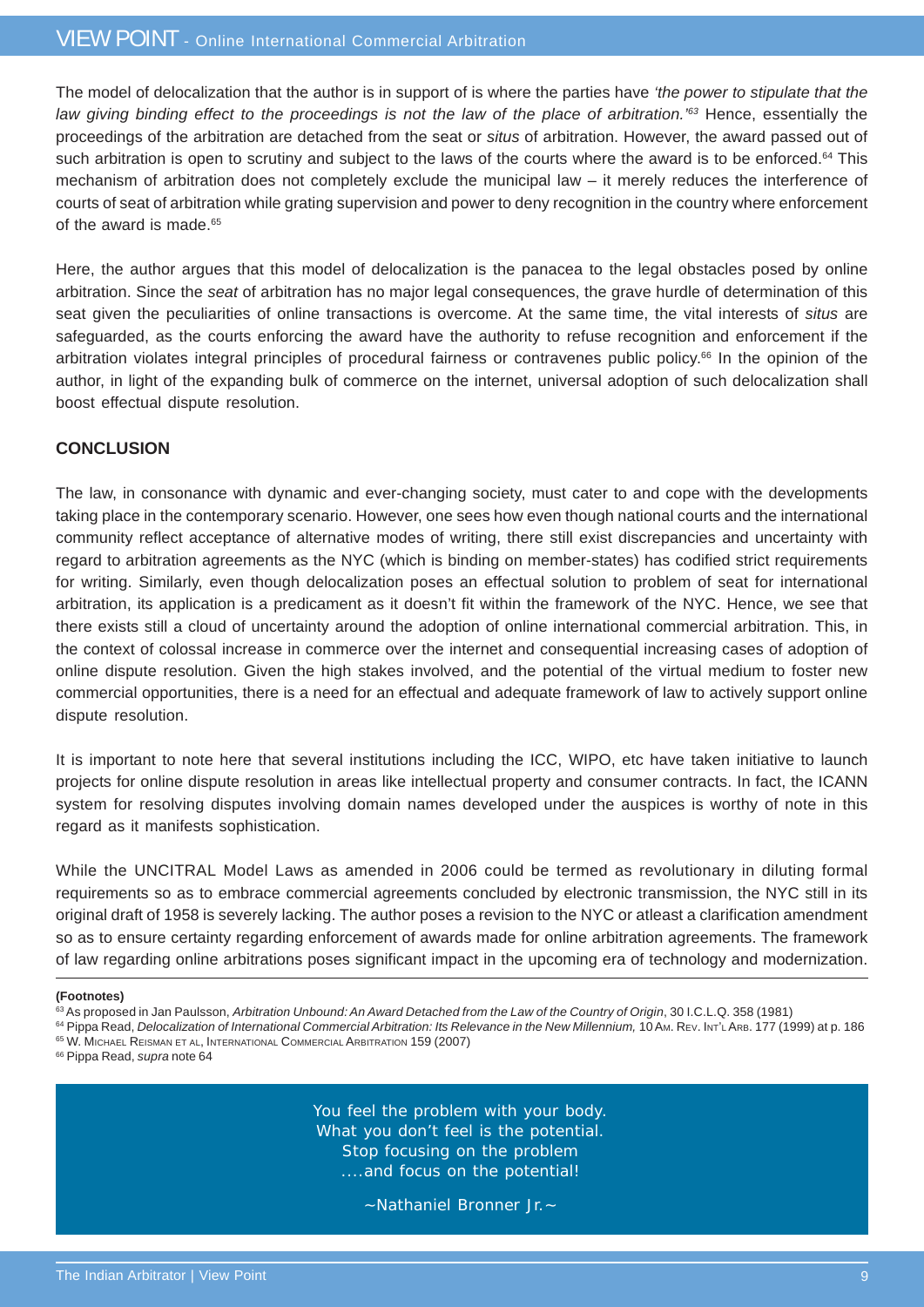# LAW OF LIQUIDATED DAMAGES IN CONTRACTS: SOME FUNDAMENTAL ASPECTS

NIRMAL GOEL



*Delay in execution of contracts ends up in invoking the provisions for damages from the defaulting party. This could be liquidated damages or non-liquidated damages. The language and content of the terms of the contract would distinguish compensation from penalty. For executing such damages which would withstand the scrutiny of the court, the terms have to be specific and reasonable. The Author analyses the legal provisions by which such clauses could be sustained.*

AUTHOR: NIRMAL GOEL IS A SUPERINTENDING ENGINEER WORKING IN CPWD, INDIA

**D**elay is a common feature in execution of construction contracts. Government contracts invariably incorporate some provision for handling this aspect. Such provisions tend to make contractor liable to pay liquidated damages (LD) for delay attributable to him. Usually a formula is included in tender documents for calculating the amount of liquid damages based on quantum of delay. In government contracts, an upper limit is usually put on the quantum of such damages recoverable from the contractors. These provisions aim to serve two functions i) to have a deterrent effect on contractor and to make him work diligently as per contract schedule; and ii) to recover monetary losses suffered by the employer for delay attributable to the contractor. However it is utmost necessary that the contract provisions and actual action for recovering liquidated damages from the contractor are in tune with the law of the land.

The relevant laws relating to liability to pay damages for breach of contract are primarily covered in section 55, 73 and 74 of the Indian contract Act (ICA). Before a discussion on these laws is attempted, it is necessary to distinguish liquidated damages from non-liquidated

damages. The term Liquidated damages refers to pre-estimated damages or a sum named in the contract as damages, as distinct from non-liquidated damages which are not pre-specified in the contract and are ascertained in each case upon happening of the event considered as the breach of contract. Thus Liquidated damage is a preagreed sum of money payable as damage by the party who breaches the contract to the party who suffered such damage as a consequence of such breach. Section 74 deals with liquidated damages while section 73 (discussed later) deals with non-liquidated damages. Section 55 deals with effect of failure to perform contractual obligation, notice requirement and extension of time for performance.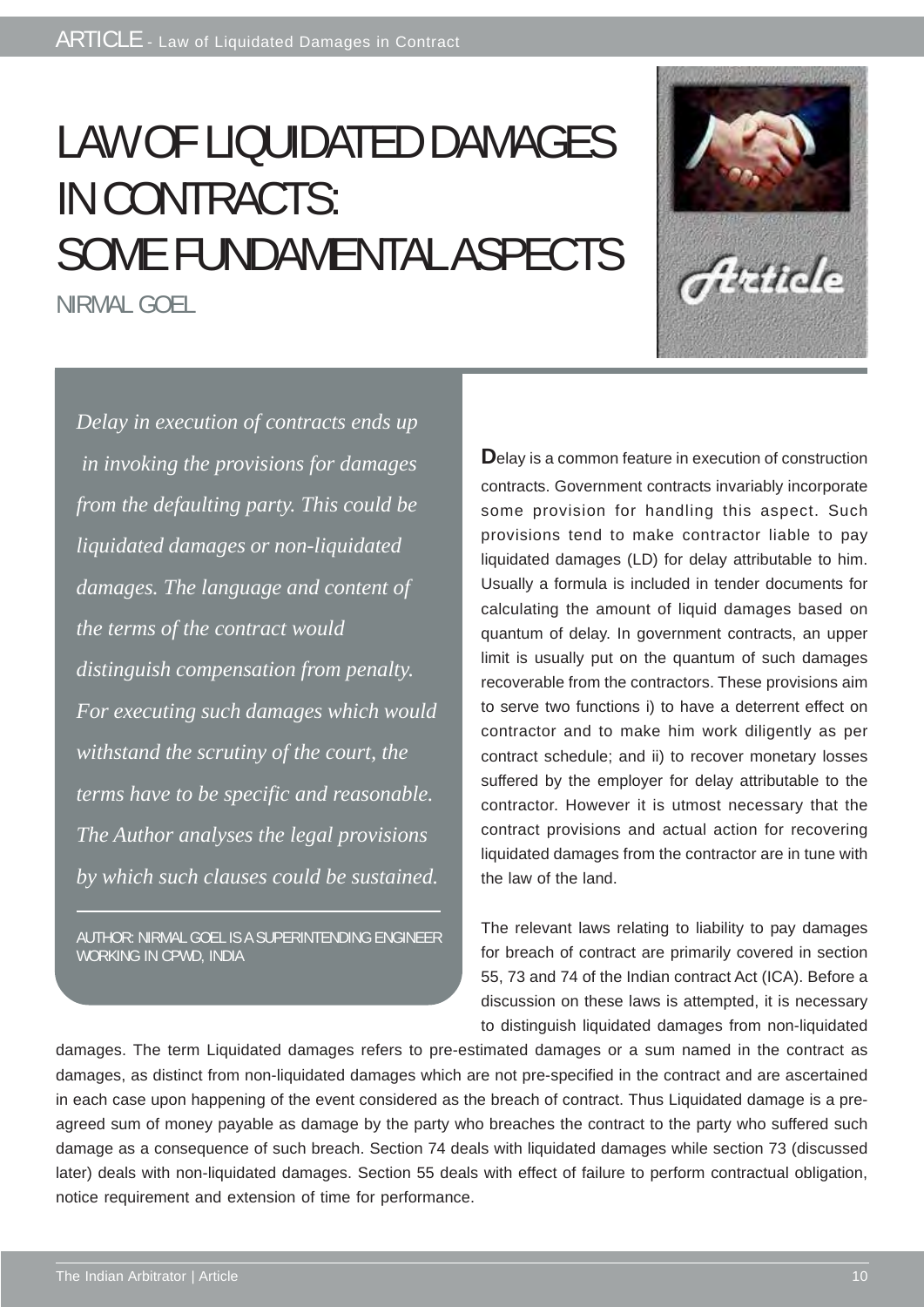#### **Section 74**

Section 74 lays down that the party who breached the contract is liable to pay to the other party, reasonable compensation, not exceeding the sum named in the contract (liquidated damage or penalty) for such breach, whether or not actual damage or loss is proved to have been caused thereby. This section treats liquidated damages/ penalty amount mentioned in the contract to be the upper limit of compensation payable in case of breach. Thus it restricts compensation amount to a reasonable figure only notwithstanding the higher amount which may be mentioned in the contract. An ordinary reading of this section, owing to the fact that it contains the phrase "whether or not actual damage or loss is proved to have been caused by the breach", gives an impression that actual loss or damages are not required to be proved by suffering party in order to be eligible to receive reasonable compensation from the breaching party. But this is not true. The section, as interpreted in some landmark court decisions, does not obviate the need of proof of damages completely. The courts do not treat as justified the award of compensation, when in consequence of the breach, no legal injury at all has resulted. The award of compensation in such a case is held unreasonable/penal in nature and not upheld by courts. Therefore the phrase "whether or not actual damage or loss is proved to have been caused by the breach" used in section 74 should not be given excessive weight by employer/his engineer as this term has been qualified by courts in various rulings restricting its scope and intent. Therefore it is enjoined upon the government engineers and authorities deciding to impose liquidated damages on the contractor to put on record the details of loss or damages suffered due to delay attributable to the contractor along with the evidences of such loss/damage. Otherwise, the compensation may not be upheld as reasonable and may not be sustained by the court.

Another important point in this law is to distinguish compensation from penalty. Compensation is meant to put the sufferer in the same position as he had been if there was no breach of the contract by the other party. Compensation is not meant to make profit (or unjust enrichment) out of the fault of the other party. On the other hand, Penalty is meant to act as deterrent and can be a figure in terrorem much higher than the actual damage. In order to make sure that the liquidated damages mentioned in the contract do not take the form of penalty, it is required that they are the reasonable sums. The purpose of putting a moderate upper limit on amount of liquidated damage also serves to fulfill this test of reasonableness so that the compensation is upheld as reasonable sum in law.

> There are two ways to live your life. One is as though nothing is a miracle. The other is as though everything is a miracle. ~Albert Einstein~



### Are you interested to open IIAM COMMUNITY MEDIATION CLINICS?

Indian Institute of Arbitration & Mediation welcomes you to take part in an exiting attempt of social transition to make our world a safe, sustainable, peaceful and prosperous place to live.

Make an important contribution by adopting or supporting Community Mediation Clinics.

#### **For details visit www.communitymediation.in**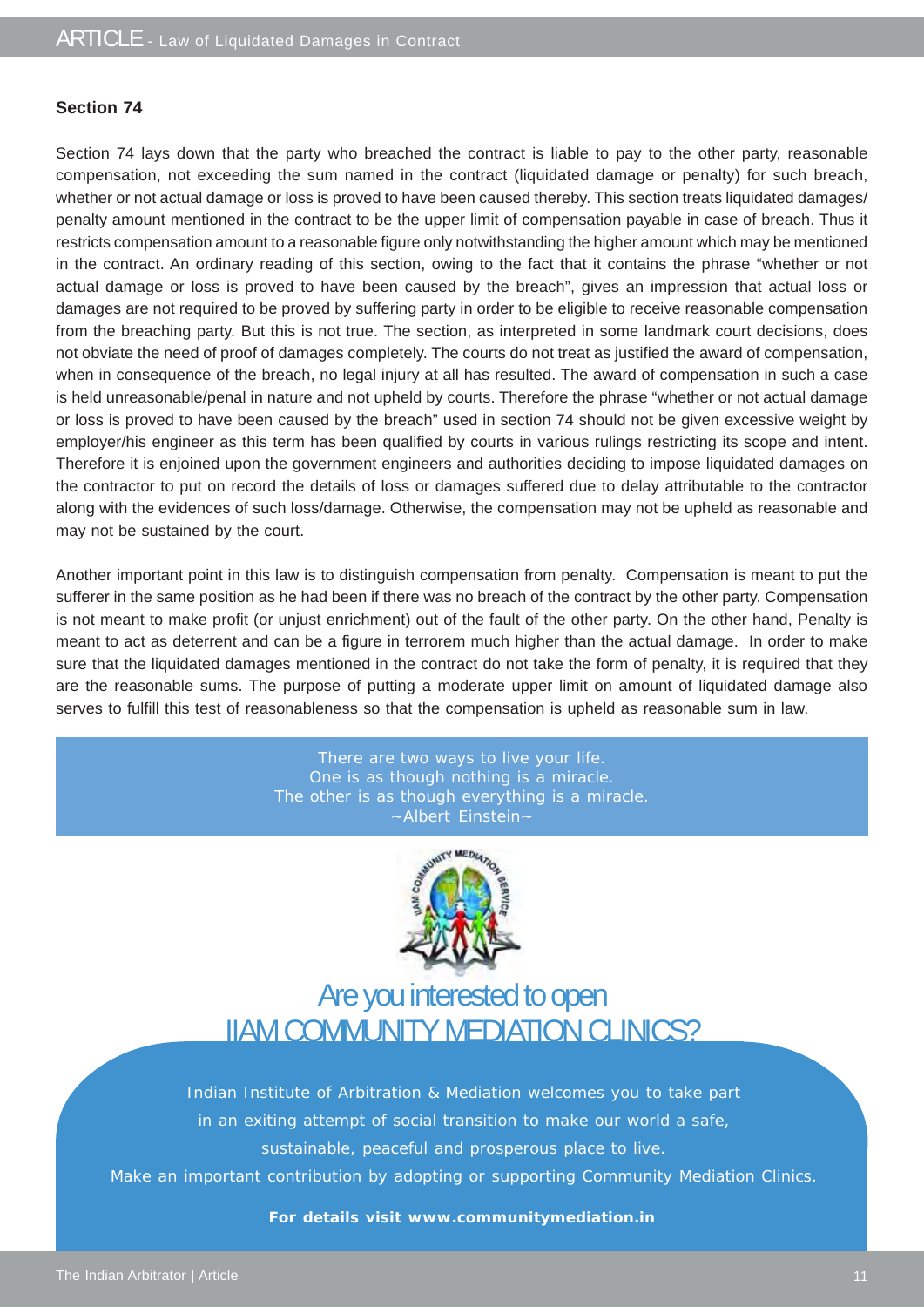#### **Section 55**

Another important provision in the law of contractual damage is section 55 of the Indian Contract Act. Section 55 permits, in case of delay in performance by one party, the remaining unperformed contract to become void at the option of the suffering party. However this is permissible only when the time is an essence of the contract.

The question arises then what is essence of the contract and what is its significance. In a contract, there are many provisions. But all provisions do not carry the same weight. Some stipulations are treated as heart and soul of the contract. These are treated as non-compromisable provisions without which the contract may not be permitted to subsist (at the option of suffering party). The violation of such provisions by one party entitles other party to repudiate/ cancel/ determine/ declare void the contract altogether. Time period of performance of the contract is mostly treated as one such provision in government contracts. The other provisions (say not so important provisions) are nonessential provisions, the violation of which, entitle a party to recover from the defaulting party, the damages occurred to him, as a result of such default. However violation of such provisions does not entitle a party to fully repudiate the contract

This section requires that in order to be eligible to receive damages, the party who suffers losses due to breach of contract, will give notice of his intention to claim compensation, to the party who is responsible for causing such damage at the earliest possible time when such damage is suffered or expected to be suffered. This section aims to alert the breaching party and give him an opportunity to contain or avoid such damage. It also affords an opportunity to breaching party to contest the claim of damage lodged by the party giving such a notice. This section is based on the principle of natural justice. It is therefore necessary that the notice is timely given to contractor, pinpointing in specific terms, the various acts/omission on his part which caused delay attributable to him. This responsibility for delay has to be imposed on the contractor in irrefutable manner and should be duly supported with sufficient evidences. If this is not done, it is very much possible that the contractor walks away scot free at the end without having to pay liquidated damage.

Extension of time (EOT) is a common feature in government contracts. When the contractor is not able to complete the given task within the scheduled completion time, EOT is granted to him on the basis of his request or sometimes suo-moto also. Often interim EOT is given without making a firm decision on the culpability of the contractor for delay. In such cases, EOT issuing officer must incorporate in the EOT granting letter, the following two conditions:

- (1) EOT granted is without prejudice to right of the Employer to recover liquidated damages from the contractor in terms of relevant clause (mentioning clause) of the contract; and
- (2) Notwithstanding the EOT so granted, the time is and shall remain the essence of the contract.

The above stipulations in the EOT letter are essential to protect the right of the employer vis-à-vis LD clauses and to meet requirement of sec 55 of the Indian Contract Act. The first condition is a mandatory notice under section 55 of ICA, of intention of employer to recover LD. The second condition is meant to retain time clause of the contract as essence of the contract which is also a requirement of the same section of ICA. However, it should be understood that the repeated extensions of time for long periods dilute the claim of the employer to treat time as essence of the contract.

> Don't do something permanently stupid Just because you are temporarily upset.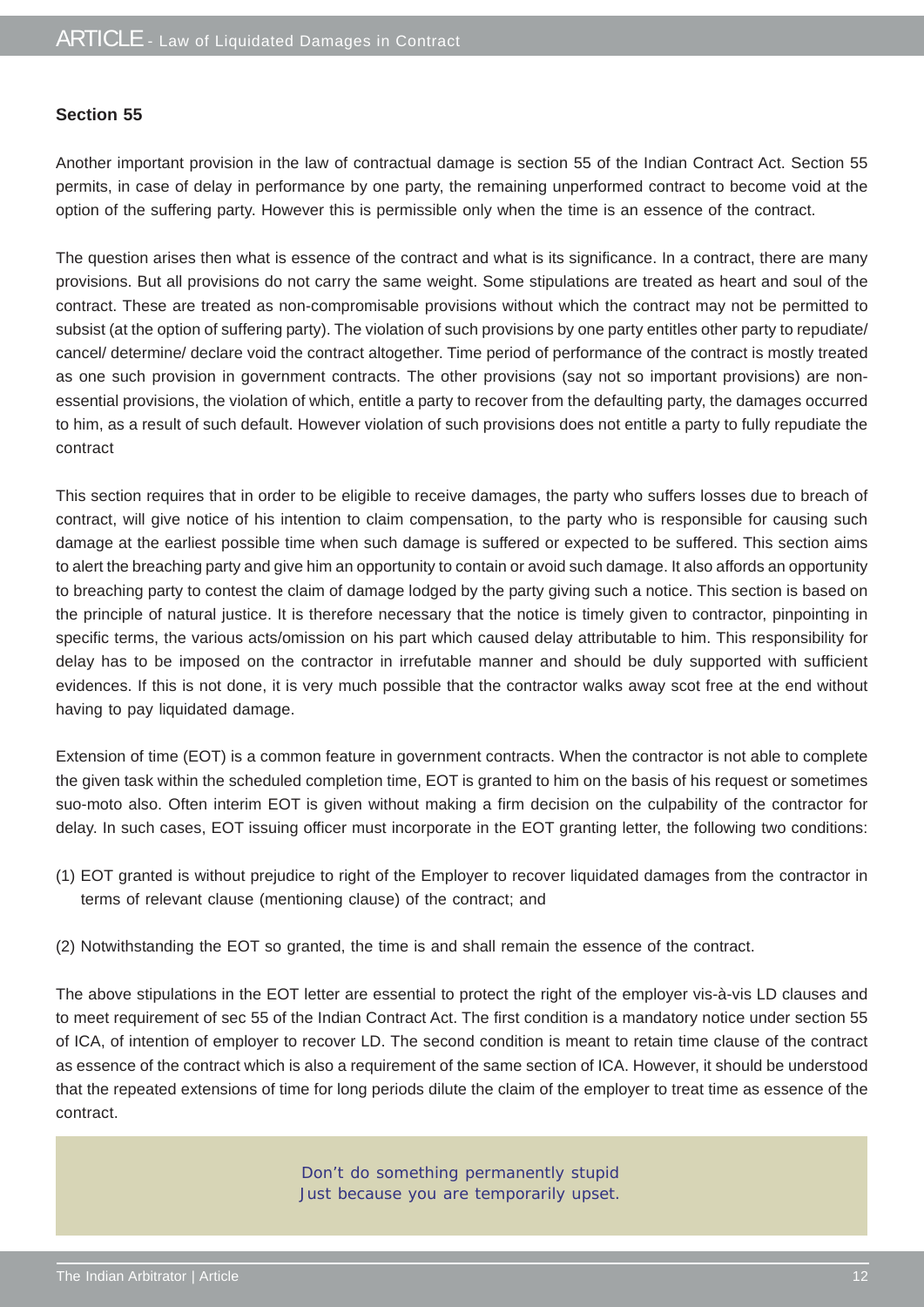#### **Section 73**

Last but not the least, section 73 of the Indian Contract Act enables a party to claim damages suffered by it as a result of default by the other party even when no such provision exist in the agreement. These damages are general damages and not quantified as such in the contract (and are thus non-liquidated damages) but their sufferance has to be proved by the party claiming it. Contractors claim damages from their employers under section 73 of the contract though such damages (owing to the default of the employers) are not mentioned in the contract. Such damages, however, are limited to those damages which naturally arise in the usual course of things from such breach, or which the parties knew, when they made the contract, to be likely to result from the breach of it. Such compensation is not to be given for any remote and indirect loss or damage sustained by reason of the breach. Most of the time, such damages take the form of underutilized/idle labour, T&P and staff due to delays attributable to the employer. However in order to claim such damages, certain conditions needs to be fulfilled by the contractor like (i) Definite breach on the part of employer which caused loss to the contractor; (ii) Notice under sec 55 to the employer at the appropriate time about sufferance of loss or damage; (iii) Proof of sufferance of such damage and its quantum; (iv) Efforts made by the contractor to mitigate such losses; and (v) The loss arose naturally in the usual course of things from such breach or the party knew, when they made the contract, to be likely to result from the breach of it, meaning thereby that the losses are not indirect or remote.

#### A wife was making a breakfast, fried eggs for her husband.

Suddenly, her husband burst into the kitchen. "Careful," he said, "CAREFUL! Put in some more butter! Oh my gosh! You're cooking too many at once. TOO MANY! Turn them! TURN THEM NOW! We need more butter. Oh my gosh! WHERE are we going to get MORE BUTTER?

They're going to STICK! Careful. CAREFUL! I said be CAREFUL! You NEVER listen to me when you're cooking! Never! Turn them! Hurry them. You know you always forget to salt them. Use the Salt. USE THE SALT! THE SALT!"

Do you think I don't know how to fry a couple of eggs?"

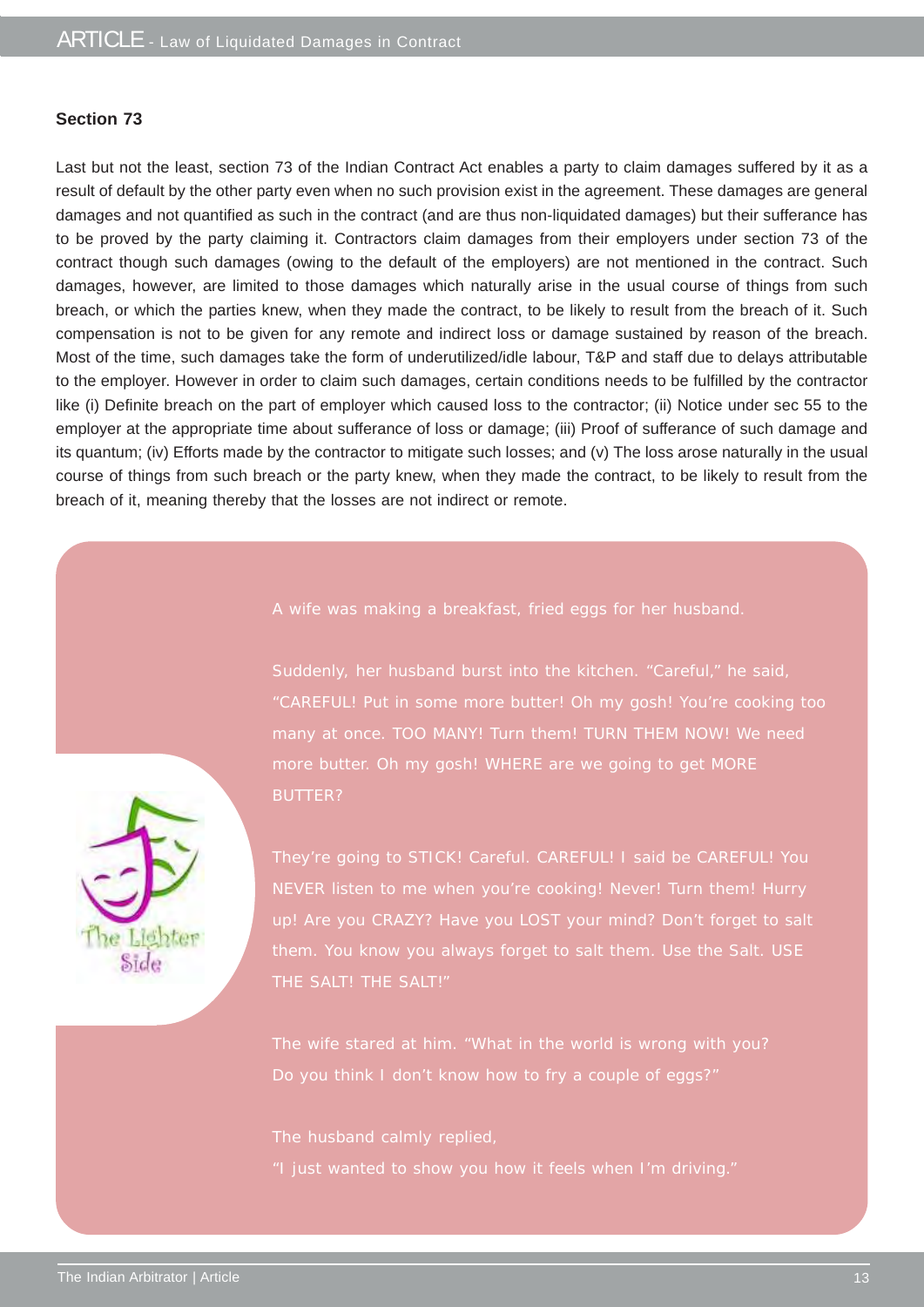# NEWS & EVENTS



### ARBITRATION - A PREFERRED ADR MECHANISM IN INDIA

Arbitration is emerging as a preferred dispute resolution mechanism in India and the country has become one of the top three seats for arbitration in the world along with Singapore and England, according to a PwC survey on Corporate Attitudes and Practices towards Arbitration in India. 95 per cent of the companies surveyed used arbitration in isolation or in combination with other dispute resolution mechanisms. Moreover, a clear majority of companies (91 per cent) in India which have a dispute resolution policy, use arbitration and not litigation for resolution of future disputes, while, 82 per cent of the companies with arbitration experience indicated they would continue to use arbitration future disputes as well.

### IIADRA ADR TALKS

The India International ADR Association has conducted its first IIADRA ADR Talk on July 9th at Kochi. The guest for the day was Mr. Geoff Sharp, Barrister and Commercial Mediator based in New Zealand and Vice Chair of the Independent Standards Commission of IMI, The Hague. The talk was on the Global Trends of Mediation – Certification & ethics. The program was presided by Mr. Justice Siri jagan, Judge High Court of Kerala. Mr. G. Shrikumar, President IIADRA welcomed the gathering and Mr. Anil Xavier, Vice-President IIADRA proposed the vote of thanks. Judges, Mediators and Lawyers attended the function.

### INTERNATIONAL BAR ASSOCIATION RELEASES THE IBA GUIDELINES ON PARTY REPRESENTATION IN INTERNATIONAL ARBITRATION

The International Bar Association Council has approved the IBA Guidelines on Party Representation in International Arbitration. The Guidelines provide a framework for parties and their representatives to identify appropriate conduct and behaviour within the context of international arbitral proceedings.